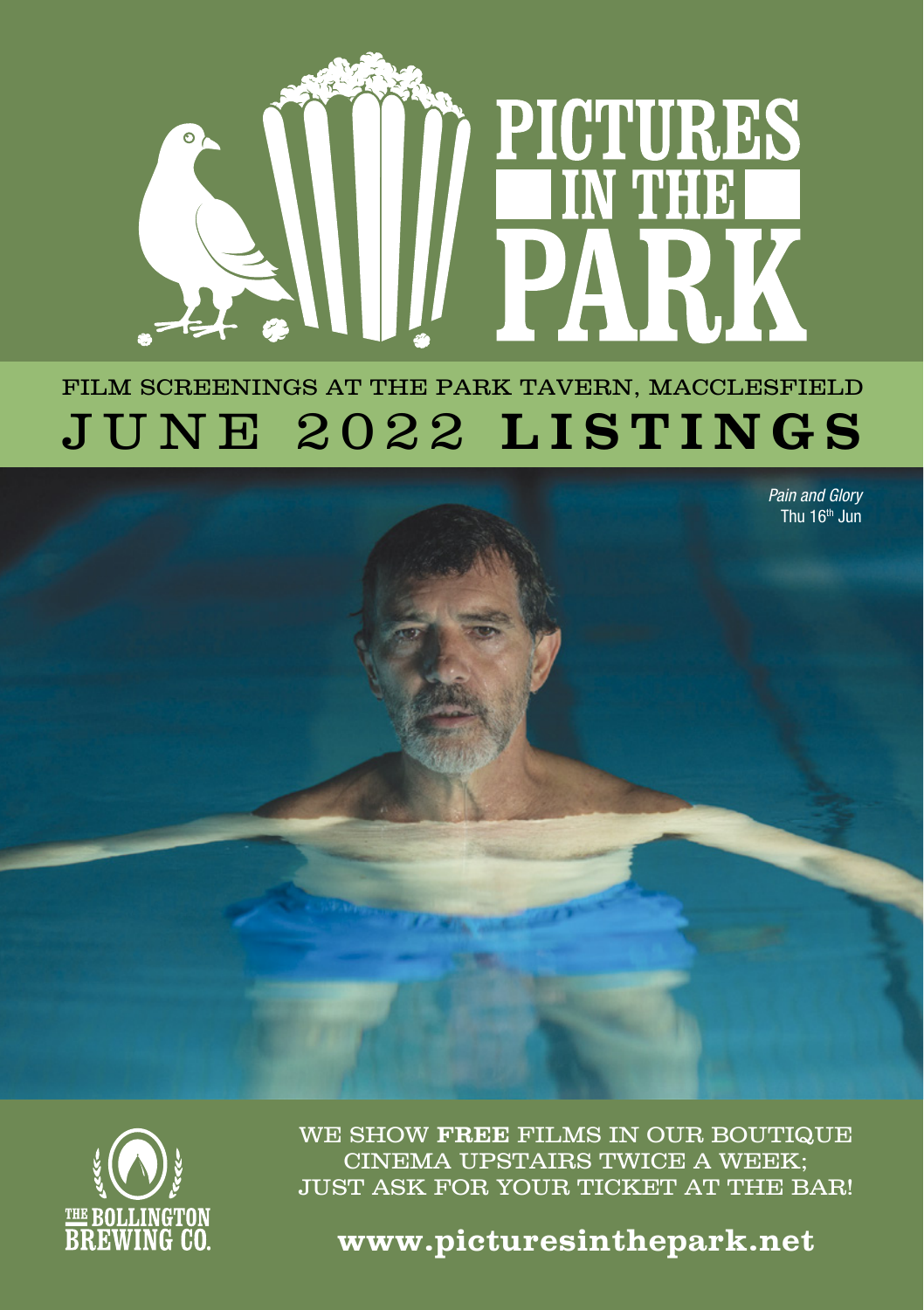# WHAT DO WE SHOW?

### **THURSDAYS: INDEPENDENT & WORLD CINEMA**

#### Programmed by: Paul

Broaden your cultural palette with a smorgasbord of some of the most beautiful, thought-provoking, controversial and award-winning films from around the world. Our Thursday-night programme ranges from notable recent releases to hidden gems to classics by some of the biggest names in foreign cinema, plus a smattering of independent films.<br>biggest names in foreign cinema, plus a smattering of independent films.

Special selections are put on to celebrate events like Black History Month and LGBT+ History Month.

### **ALTERNATE SUNDAYS: BIG TED'S VIDEO VAULT**

Programmed by: Gregg

Gregg takes you on a tour through some of his favourites with an eclectic selection of lo-fi cinema, including some forgotten classics, cult films and some older world cinema.



So, who *is* Big Ted? That's him on the right!



**THE REAL PROPERTY AND IN** 

### **ALTERNATE SUNDAYS: CINEVANGELIST**

### Programmed by: Jude

Remember watching a film without the marketing having spoiled half the surprises? Cinevangelist screens unknown and underappreciated gems: indie flicks that couldn't afford publicity, mainstream movies buried by bigger releases, stories that studios didn't know how to

market. Basically, amazing films (that you've probably never heard of) that deserve a wider audience... and the titles stay secret so you get to enjoy them completely unspoiled! See what we've shown previously at *www.entropyevents.com/cinema/archive*

### **A NOTE ABOUT COVID...**

While we do not mandate face coverings in our cinema. we appreciate that some patrons may feel more comfortable wearing them. Please respect the individual choices of your fellow cinema-goers. Thank you!

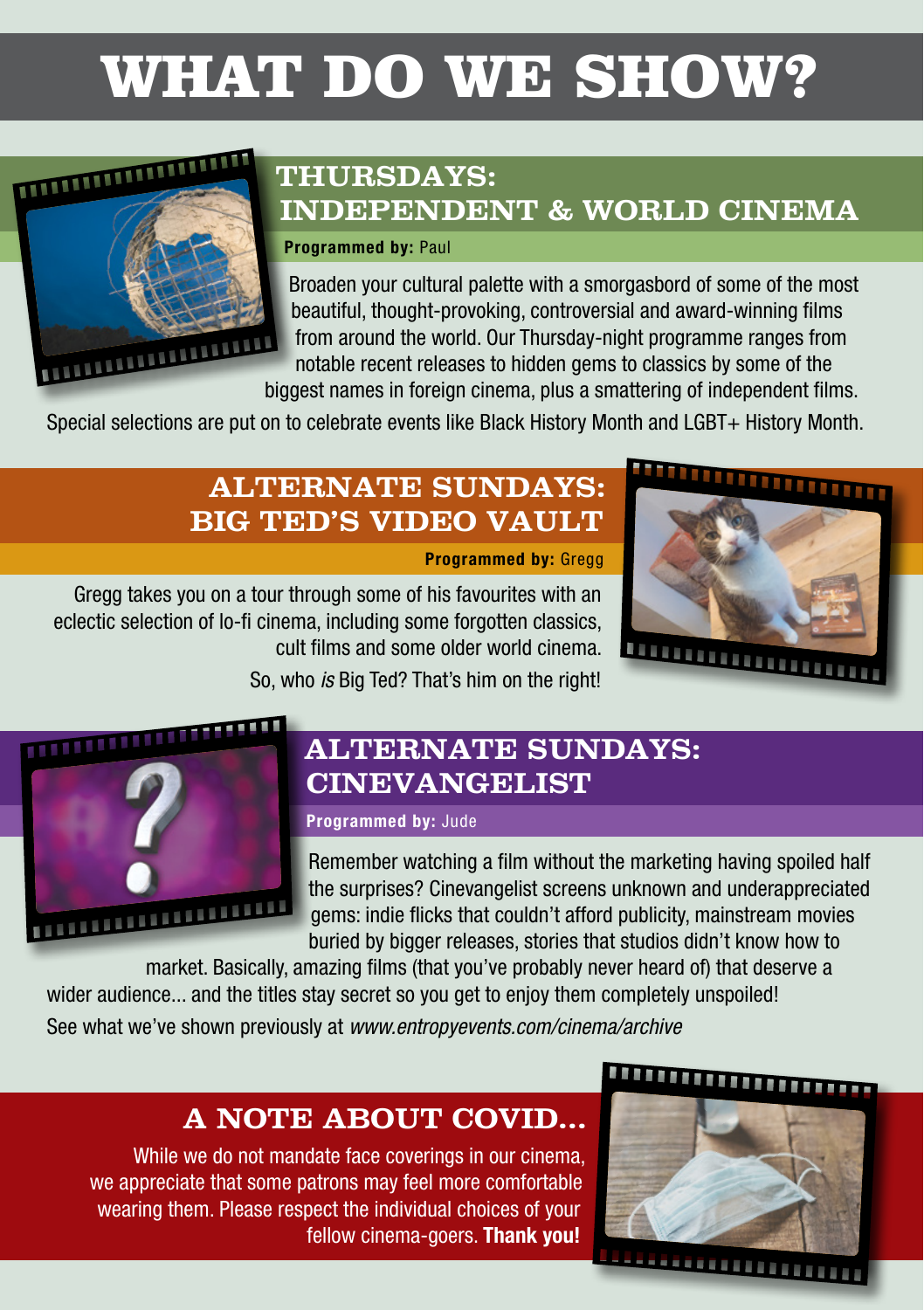





### **The finest independent & world cinema**

### **WHAT WILL PEOPLE SAY?**



 $2<sup>nd</sup>$  June

*Drama · 1 hr 46 mins · Norway · 2017*

A typical Norwegian teenager who plays the model Pakistani daughter at home is forcibly thrown into an entirely unfamiliar world when her parents discover the life she has been keeping hidden from them.



# **CORPUS CHRISTI**

 $9<sup>th</sup>$  June

16th June

*Drama · 1 hr 55 mins · Poland · 2019*

A murderer whose criminal record had ended his dream of becoming a priest finds himself unexpectedly mistaken for one in a small community.

# $16<sup>th</sup>$  Jun





# renowned director reflecting on his life and revisiting important memories.

**PAIN AND GLORY**

*Drama · 1 hr 53 mins · Spain · 2019*





### 23rd June

*Action Comedy Drama · 1 hr 56 mins · Denmark · 2020*

A soldier returns home to his young daughter after his wife is killed in a train crash, but becomes consumed by revenge when a survivor convinces him that it was no accident, in a film that seamlessly blends tragedy, action and farce.

In Pedro Almodovar's semi-autobiographical tale, Antonio Banderas plays a

### **JEAN DE FLORETTE**

30th June

*Comedy Drama · 2 hrs · France · 1986*

In this French classic, a man and his uncle set out to do anything necessary to sabotage a neighbouring property in the hopes of obtaining it themselves.